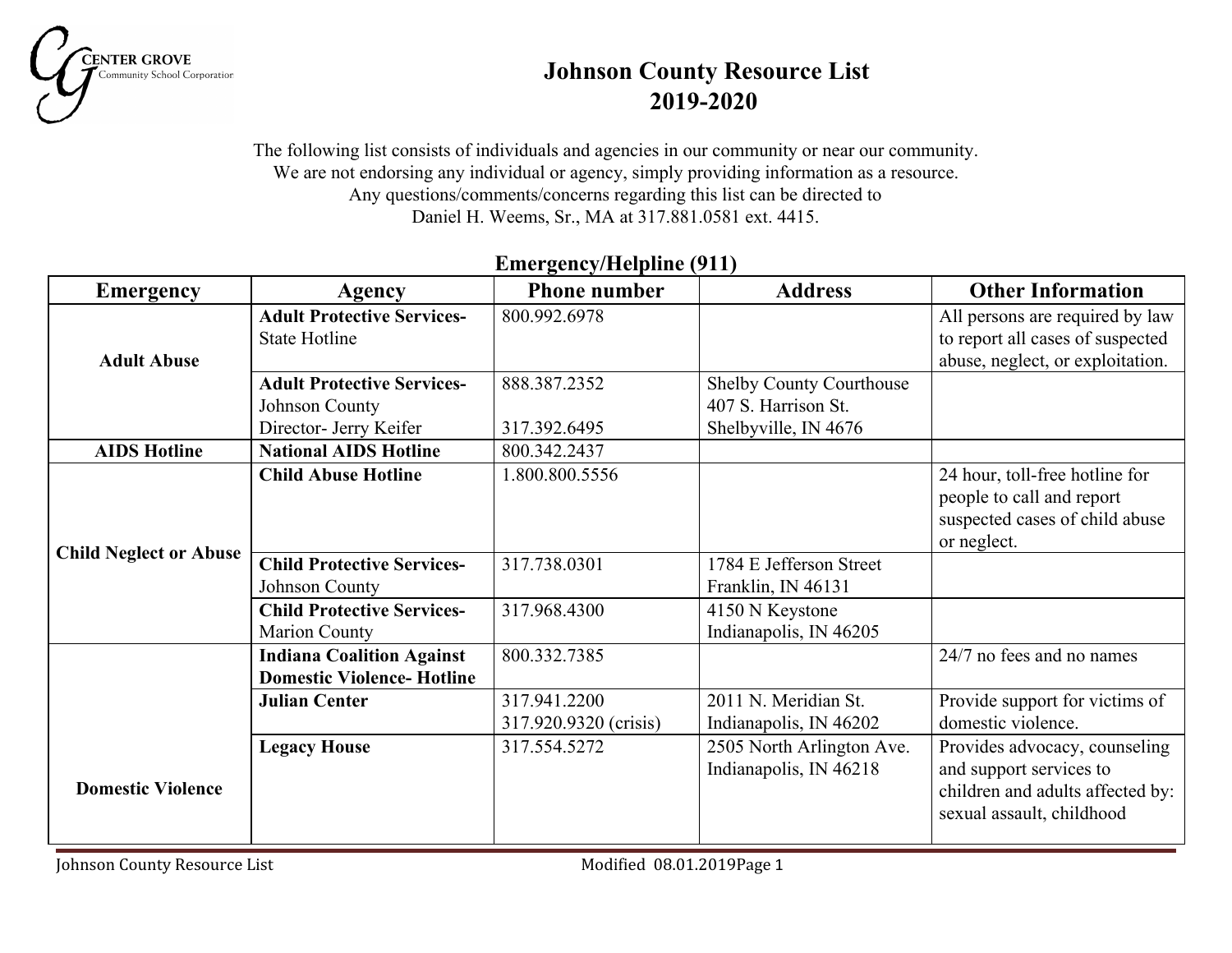|                            |                                    |                         |                         | sexual abuse, domestic          |
|----------------------------|------------------------------------|-------------------------|-------------------------|---------------------------------|
|                            |                                    |                         |                         | violence, and homicide.         |
|                            | <b>National Domestic Violence</b>  | 800.799.7233            |                         | 24/7 domestic violence help     |
|                            | <b>Hotline</b>                     |                         |                         |                                 |
|                            | <b>Turing Point</b>                | 317.736.8666            | 55 W Madison Street     | Intervention services for       |
|                            | <b>Crisis/Helpline</b>             | 1.800.211.6311          | Franklin, IN 46131      | victims of domestic violence    |
| <b>Domestic Violence</b>   |                                    |                         |                         | and sexual assault.             |
|                            |                                    |                         |                         |                                 |
|                            | <b>Adult and Child Crisis Line</b> | 317.882.5122            | 8320 Madison Avenue     |                                 |
|                            |                                    | 887.882.5122 (crisis)   | Indianapolis, IN 46227  |                                 |
|                            | <b>Meadows Hospital-</b>           | 812.331.800             | 3600 N. Prow Road       | Mental Health hospital with     |
|                            | <b>Behavioral Health Care</b>      | 1.800.972.4410 (crisis) | Bloomington, IN 47404   | Adolescent unit                 |
|                            | <b>Columbus Behavioral</b>         | 1.800.562.5213 ext.     | 2223 Poshard Drive      | Mental Health facility for      |
| <b>Mental Health</b>       | <b>Center</b>                      | 3721                    | Columbus, IN 47203      | children and adolescent         |
|                            | <b>Community North Hospital:</b>   | 317.621.5700            | 7150 Clearvista Parkway | Serves children 5-18.           |
| <b>See Separate</b>        | <b>Psych. Pavilion</b>             | 1.800.662.3445 (crisis) | Indianapolis, IN 46256  | Psychiatric assessment,         |
| <b>Resources for</b>       |                                    |                         |                         | evaluation, and stabilization.  |
| <b>Additional Crisis,</b>  |                                    |                         |                         | Therapy, education, and         |
| Psychiatric, and           |                                    |                         |                         | planning.                       |
| <b>Counseling Agencies</b> | <b>Methodist Hospital- Clarian</b> | 317.621.5700            | 1701 Senate Boulevard   | Child and adolescent            |
|                            | <b>Behavioral Care</b>             | 1.800.662.3445 (crisis) | Indianapolis, IN 46202  | psychiatric unit.               |
|                            | <b>St. Vincent Stress Center-</b>  | 317.338.4800            | 8401 Harcourt Road      | Help available 24/7 for mental  |
|                            | <b>Adolescent Day Therapy</b>      |                         | Indianapolis, IN 46260  | health and addiction services   |
|                            |                                    |                         |                         | for all ages.                   |
|                            | <b>Valle Vista</b>                 | 317.887.1348            | 898 E. Main Street      | Free Suicide Assessment         |
|                            |                                    |                         | Greenwood, IN 46143     |                                 |
|                            | <b>National Sexual Assault</b>     | 1.800.656.4673          |                         |                                 |
| <b>Sexual Assault</b>      | <b>Hotline</b>                     |                         |                         |                                 |
|                            | <b>Turing Point</b>                | 317.736.8666            | 55 W Madison Street     |                                 |
|                            | <b>Crisis/Helpline</b>             | 1.800.211.6311          | Franklin, IN 46131      |                                 |
|                            | Connect2Help                       | 211                     |                         | Free, confidential, and 24/7    |
| <b>Social Services</b>     |                                    |                         |                         | service that provides           |
|                            |                                    |                         |                         | information about social        |
|                            |                                    |                         |                         | services for Indiana residents. |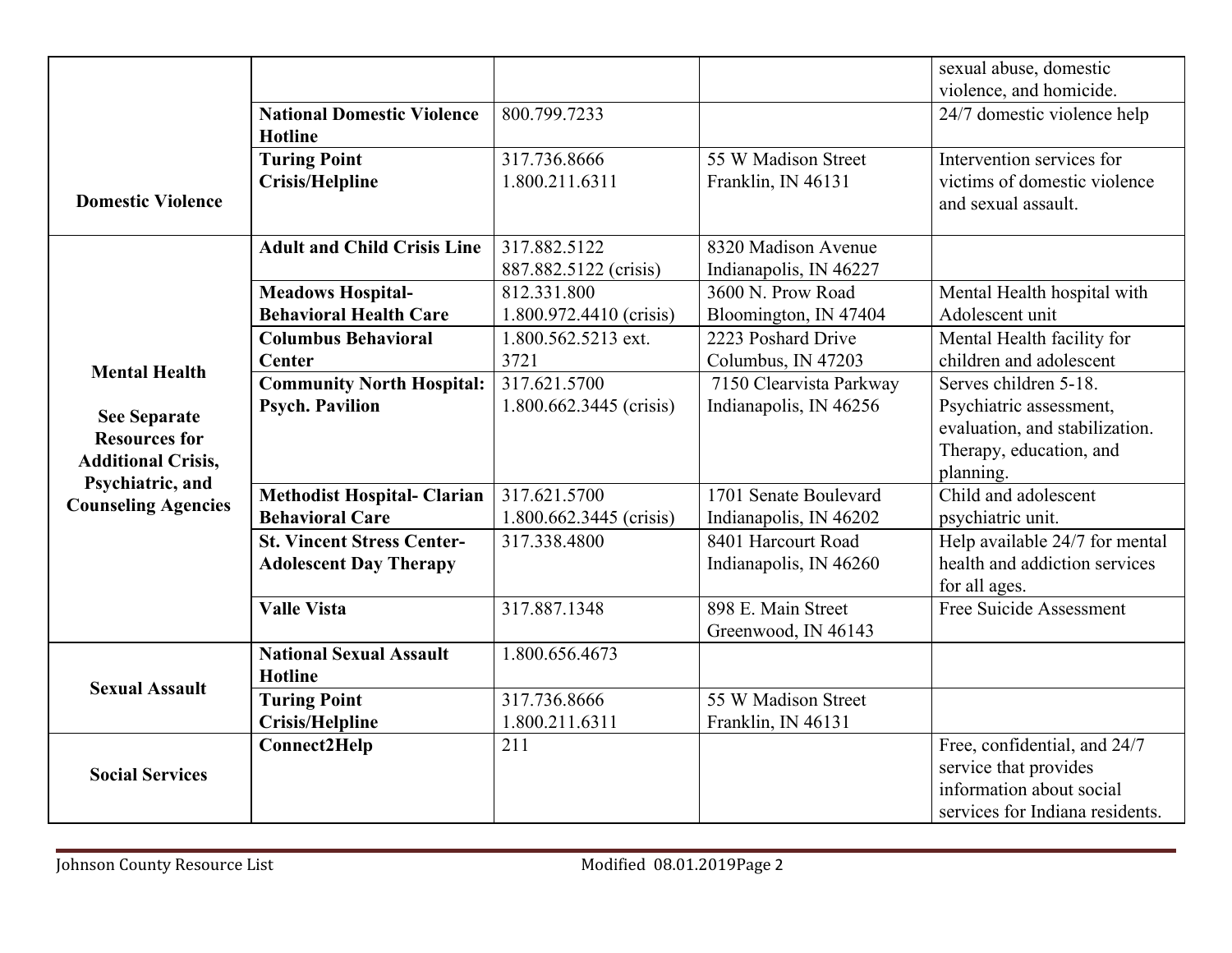|                        | <b>Helpline- United Way of</b>     | 317.738.4636          | Free and confidential          |
|------------------------|------------------------------------|-----------------------|--------------------------------|
|                        | <b>Johnson County</b>              |                       | information and referral       |
|                        |                                    |                       | services for Johnson County.   |
|                        | <b>Indiana Family Helpline</b>     | 1.800.433.0746        | Provides referrals for social  |
|                        |                                    |                       | services in Indiana            |
|                        | <b>SAMHSA's (Substance)</b>        | 1.800.662.HELP (4357) | 24/7 free and confidential     |
| <b>Substance Abuse</b> | <b>Abuse and Mental Health</b>     |                       | treatment referral information |
|                        | <b>Services Administration</b> )   |                       | about mental and/or substance  |
|                        | <b>National Helpline</b>           |                       | use disorders, prevention, and |
|                        |                                    |                       | recovery.                      |
| <b>Suicide</b>         | <b>National Suicide Prevention</b> | 1.800.273.8255        | 24/7 hotline                   |
|                        | <b>Lifeline</b>                    |                       |                                |
| <b>Other</b>           | <b>Indiana Parent Stress Line</b>  | 1.800.244.5373        | Difficulty in parenting        |
|                        | <b>National Poison Control</b>     | 800.222.1222          |                                |

### **Human Services- Johnson County:**

1788 E. Jefferson Street Franklin, IN 4631

317.736.0755 or 1.800.403.0864

- Supplemental Nutrition Assistance Program (SNAP)
- Temporary Assistance for Needy Families (TANF)
- Medicaid
- Household Hazardous Waste (HHW)
- Healthy Indiana Plan (HIP)
- Energy Assistance Program (EAP)
- Section 8 Housing Voucher Program
- Emergency Food and Shelter Program (EFSP)
- Franklin Apartments Four apartment units renting to low income individuals/families

#### **Law Enforcement:**

| <b>Department</b>                               | <b>Phone Number</b> | <b>Address</b>       |
|-------------------------------------------------|---------------------|----------------------|
| <b>Franklin Police Department</b>               | 317.736.3670        | 280 N. Morton Street |
|                                                 |                     | Franklin, IN 4631    |
| <b>Greenwood Police Department</b>              | 317.882.9191        | 186 Surina Way       |
|                                                 |                     | Greenwood, IN 4643   |
| <b>Johnson County Juvenile Detention Center</b> | 317.736.3000        | 1121 Hospital Road   |
|                                                 |                     | Franklin, IN 3000    |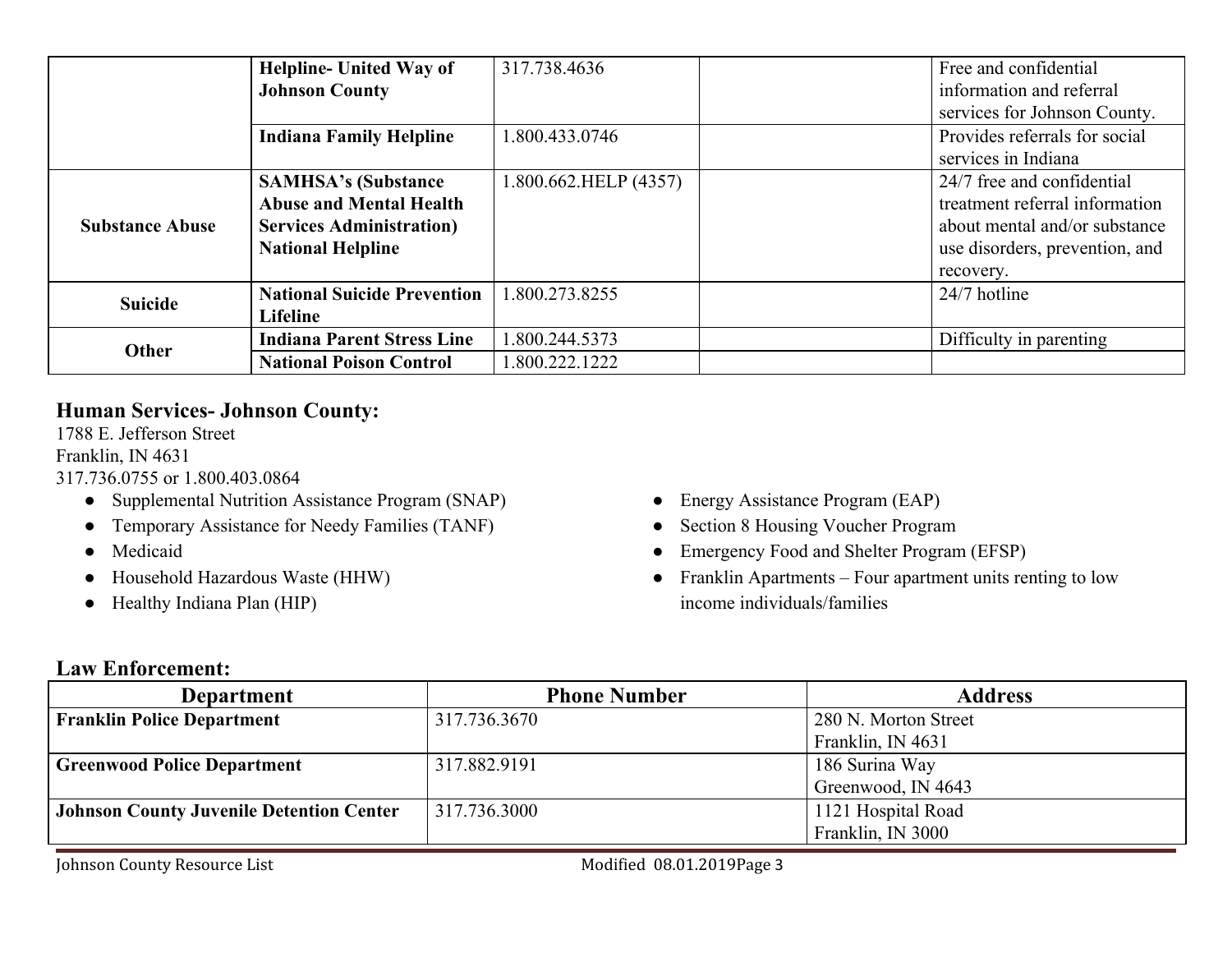| <b>Johnson County Sheriff's Department</b> |                                                                  | 317.736.9155                                              |                                                                             | 1091 Hospital Road<br>Franklin, IN 46131                                                                                       |  |
|--------------------------------------------|------------------------------------------------------------------|-----------------------------------------------------------|-----------------------------------------------------------------------------|--------------------------------------------------------------------------------------------------------------------------------|--|
| <b>New Whiteland Police Department</b>     |                                                                  | 317.535.9781                                              |                                                                             | 300 Tracy Road<br>New Whiteland, IN 46184                                                                                      |  |
| <b>State Police Department</b>             |                                                                  | 765.473.6666                                              |                                                                             | 145 N Eel River Cemetery Rd. Peru, IN 46970                                                                                    |  |
|                                            |                                                                  | Basic Needs (Food, Rent, Transportation, Utilities, etc.) |                                                                             |                                                                                                                                |  |
| <b>Resource</b>                            | Agency                                                           | <b>Phone Number</b>                                       | <b>Address</b>                                                              | <b>Other Information</b>                                                                                                       |  |
|                                            | <b>CARE Pantry</b>                                               | 317.924.3311                                              | 2911 Morgantown Road<br>Greenwood, IN 46413                                 | <b>Located Center Grove High</b><br>School. Fridays 12:30-2:30<br>during school year                                           |  |
|                                            | <b>Christ United Methodist</b><br><b>Church: Andrews Harvest</b> | 317.882.1549                                              | 8540 US Highway 31 South<br>Indianapolis, IN 46227                          | Once every 30 days, maximum<br>of 6 visits per year. Bring-<br>photo ID, current utility bill or<br>mail with name and address |  |
|                                            | <b>Human Services of Johnson</b><br>County                       | 317.736.0755                                              | 98 West Madison Street<br>Franklin, IN 46131                                | Food pantry for Johnson county<br>residents. Proof of address.                                                                 |  |
|                                            | <b>Interchurch Food Pantry of</b><br><b>Johnson County</b>       | 317.736.5090                                              | $2900$ Graham Road #E<br>Franklin, IN 46131                                 |                                                                                                                                |  |
| <b>Food Pantries</b>                       | <b>Living Bread Food Pantry</b>                                  | 317.889.9650                                              | Mount Pleasant Christian Church<br>381 N. Bluff Road<br>Greenwood, IN 46142 |                                                                                                                                |  |
|                                            | <b>Lord's Locker</b>                                             | 317.878.7708                                              | 101 S. Pleasant Street<br>Trafalgar, IN 46181                               | Bring-photo ID, proof of<br>address, and Social Security<br>cards for everyone in home.                                        |  |
|                                            | <b>The Refuge</b>                                                | 317.889.7338                                              | 65 Airport Parkway, Suite 110<br>The Hope Center<br>Greenwood, IN 46143     | Food, clothing and hygiene<br>items for Johnson County<br>residents (and other zip codes).                                     |  |
|                                            | <b>Salvation Army Samaritan</b>                                  | 317.881.2505                                              | 325 Market Plaza                                                            | Bring current photo ID, proof of                                                                                               |  |
|                                            | <b>Services of Johnson County</b>                                |                                                           | Greenwood, IN 46142                                                         | address, and proof of income.                                                                                                  |  |
|                                            | <b>St. Francis and Clare</b>                                     | 317.859.4673                                              | 590 West Olive Branch Road<br>Greenwood, IN 46143                           | Emergency food for Johnson<br>County Residents. Once a<br>month.                                                               |  |
|                                            | <b>St. Vincent DePaul Society:</b>                               | 317.888.2861                                              | 335 South Meridian Street                                                   | For residents of Johnson                                                                                                       |  |
|                                            | <b>Our Lady of Greenwood</b>                                     | ext. 243                                                  | Greenwood, IN 46143                                                         | County. Once a month.                                                                                                          |  |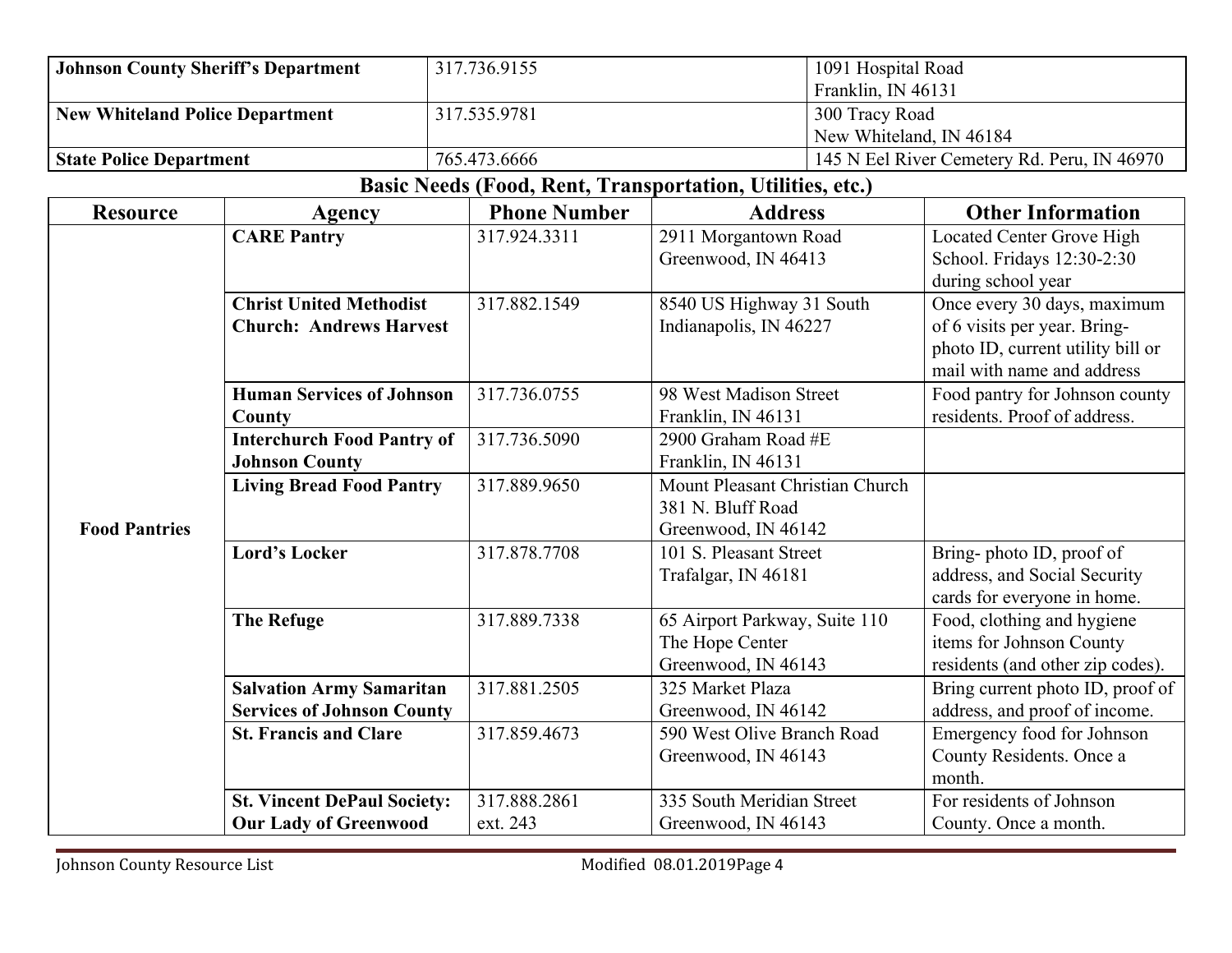|                  | <b>Trinity Broadcasting</b>       | 317.545.5542   | 2528 South US Highway 31    | Provides food, clothes, and     |
|------------------|-----------------------------------|----------------|-----------------------------|---------------------------------|
|                  | <b>Network: His Hand</b>          |                | Greenwood, IN 46143         | some household goods. Visits    |
|                  | <b>Extended</b>                   |                |                             | limited to 3 times a month.     |
|                  | <b>Vineyard Community</b>         | 317.882.8463   | 512 South Madison Ave.      | Provides food for people living |
|                  | <b>Church: Outreach Home</b>      |                | Greenwood, IN 46142         | in Johnson County.              |
|                  |                                   |                |                             |                                 |
| <b>Clothing</b>  | <b>In His Name Clothing</b>       | 317.859.6485   | 239 North Bluff Road        |                                 |
|                  | <b>Ministry</b>                   |                | Greenwood, IN 46142         |                                 |
|                  | <b>Telephone Assistance</b>       | 888.285.7983   |                             | Federal programs that assist    |
| <b>Phone</b>     | Program: Lifeline and             |                |                             | eligible consumers with local   |
|                  | Link-up                           |                |                             | telephone services.             |
| Transportation   | <b>Access Johnson County</b>      | 317.738.5523   | 3500 North Morton Street    |                                 |
|                  |                                   |                | Franklin, IN 46131          |                                 |
|                  | <b>Citizens Gas</b>               | 317.924.3311   | 2020 N Meridian Street      |                                 |
|                  |                                   |                | Indianapolis, IN 46202      |                                 |
| <b>Utilities</b> | <b>Salvation Army Samaritan</b>   | 317.881.2505   | 325 Market Plaza            | Monetary Assistance for rent or |
|                  | <b>Services-Monetary</b>          |                | Greenwood, IN 46142         | utilities one time per calendar |
|                  | <b>Assistance</b>                 |                |                             | year                            |
|                  | <b>Johnson County Division of</b> | 1.800.403.0864 | 1788 E Jefferson Street     | Help with SNAP                  |
|                  | <b>Family Resources/SNAP</b>      |                | Franklin, IN 46131          | (Supplementary Nutrition        |
|                  |                                   |                |                             | Assistance Program), TANF,      |
|                  |                                   |                |                             | IMPACT (job training), Early    |
| <b>Other</b>     |                                   |                |                             | Learning/Child Care and other   |
|                  |                                   |                |                             | resources.                      |
|                  | <b>Johnson County Health</b>      | 317.346.4365   | 86 W Court Street           |                                 |
|                  | <b>Department</b>                 |                | Franklin, IN 46131          |                                 |
|                  | Women, Infants, and               | 317.736.6628   | 600 Ironwood Drive, Suite I |                                 |
|                  | <b>Children</b> (WIC)             |                | Franklin, IN 46131          |                                 |

# **Child, Youth, and Family Services**

| Resource     | Agency                        | <b>Phone Number</b> | Address              | <b>Other Information</b>    |
|--------------|-------------------------------|---------------------|----------------------|-----------------------------|
| After School | <b>Boys and Girls Club of</b> | .736.3694           | 101 Hurricane Street | Fun, safe, and constructive |
| Programs     | <b>Johnson County</b>         |                     | Franklin, IN 46131   | after-school environment.   |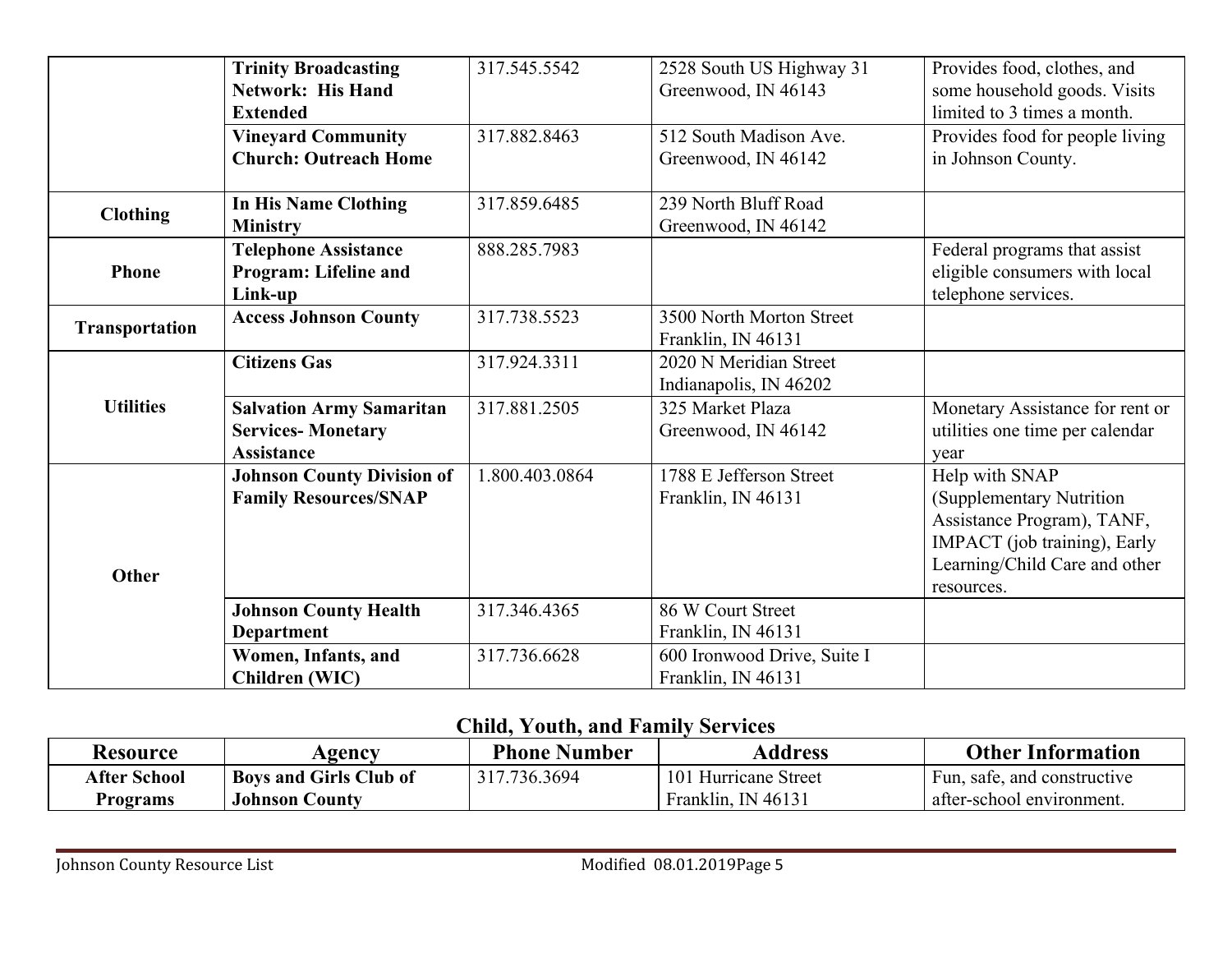|                        | Girls Inc. of Franklin            | 317.736.5344           | 200 E Madison Street              | Provides safe, quality, and      |
|------------------------|-----------------------------------|------------------------|-----------------------------------|----------------------------------|
|                        |                                   |                        | Franklin, IN 4613                 | enriching after school/summer    |
|                        |                                   |                        |                                   | programs for young women.        |
|                        | <b>Jumpstart Mentoring-</b>       | 37.738.3273            | 460 N. Morton Street, Suite A     | After school program for middle  |
|                        | <b>Youth Connections</b>          |                        | Franklin, IN 46131                | school students.                 |
|                        | <b>Indiana Association for</b>    | 1.800.299.1627         | 3901 North Meridian Street        | Provide information on the care  |
| <b>Child Care</b>      | <b>Child Care Resource and</b>    |                        | Suite 200                         | systems and resources available  |
|                        | Referral                          |                        | Indianapolis, IN 46208            | across Indiana.                  |
|                        | <b>Brooke's Place</b>             | 317.705.9650           | 50 E 91 <sup>st</sup> Street #103 | Grief and loss counseling        |
| Counseling             |                                   |                        | Indianapolis, IN 46240            | services and groups for          |
|                        |                                   |                        |                                   | children.                        |
|                        | <b>Host Home-</b>                 | 866.738.3273 (call)    | 460 N. Morton St. Ste. A          | Provides caring families who     |
|                        | <b>Youth Connections</b>          | 317.727.2571           | Franklin, IN 46131                | offer temporary emergency        |
|                        | (Safe Place)                      | (call/text: Emergency) |                                   | shelf and care for child (age    |
|                        |                                   |                        |                                   | $7-17$ ) for up to 21 days.      |
|                        | <b>Project Home</b>               | 317.925.0980           | PO Box 683                        | Provides nurturing residential   |
|                        |                                   |                        | Indianapolis, IN 46206            | environment to empower           |
|                        |                                   |                        |                                   | homeless teenage girls or are    |
|                        |                                   |                        |                                   | pregnant or parenting to gain    |
|                        |                                   |                        |                                   | self-sufficiency. Through        |
|                        |                                   |                        |                                   | Midtown Mental Health-For        |
| <b>Crisis Shelters</b> |                                   |                        |                                   | <b>Marion County Residents</b>   |
|                        |                                   |                        |                                   | ONLY.                            |
|                        | <b>Safe Families for Children</b> | 317.519.3839           | Safe Families for Children        | Provides parents in crises with  |
|                        |                                   | Email:                 | Indianapolis                      | mentoring relationships and      |
|                        |                                   | indianapolis@safe-fa   | 7168 Graham Rd.                   | tangible support in times of     |
|                        |                                   | milies.org             | Indianapolis, IN 46250            | crises. Volunteer families offer |
|                        |                                   |                        | https://www.insafefamilies.org/   | temporary emergency shelter      |
|                        |                                   |                        |                                   | for children $(Age 0-18)$        |
|                        |                                   |                        |                                   | allowing parents to work out     |
|                        |                                   |                        |                                   | their problems without worry     |
|                        |                                   |                        |                                   | about losing parental custody.   |
|                        |                                   |                        |                                   | Length of stay 1 day-1 year.     |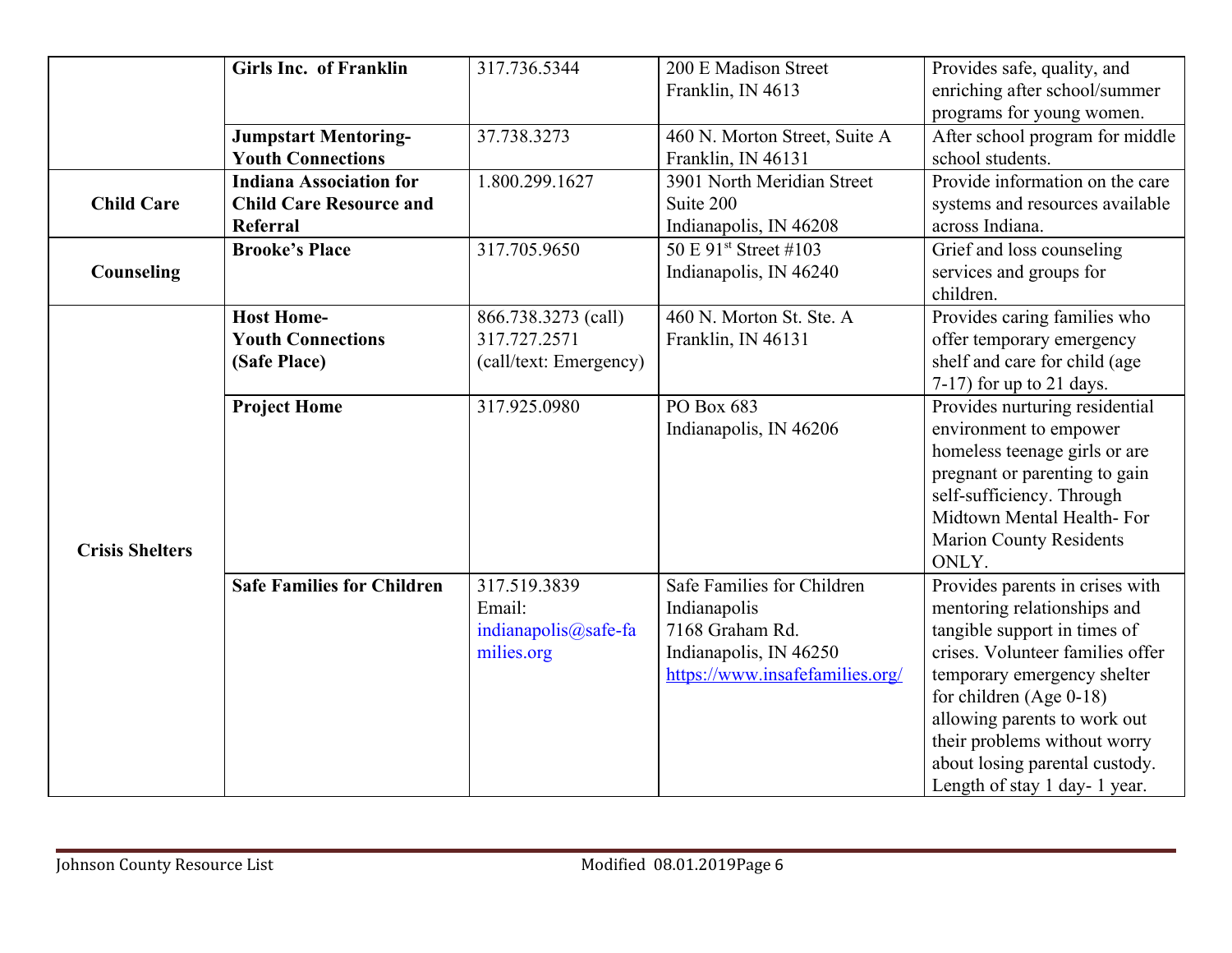|                         | <b>Stopover</b>                                                                   | 317.635.9301                                       | 2236 E. 10th Street<br>Indianapolis, IN 46201                                                   | Empowers youth in crisis<br>shelter, transitional living and<br>family support (ages 16-22).                                                                                       |
|-------------------------|-----------------------------------------------------------------------------------|----------------------------------------------------|-------------------------------------------------------------------------------------------------|------------------------------------------------------------------------------------------------------------------------------------------------------------------------------------|
|                         | <b>Turning Point</b>                                                              | 1.800.221.6311<br>(crisis/hotline)<br>317.736.8666 | 55 W Madison Street<br>Franklin, IN 46131                                                       | Emergency domestic violence<br>shelter.                                                                                                                                            |
|                         | <b>Baxter YMCA</b>                                                                | 317.881.9347                                       | 7900 E Shelby St.<br>Indianapolis, IN 46227                                                     | Provides various programs for<br>everyone in the family.                                                                                                                           |
|                         | <b>Community Partners</b>                                                         | 812.314.2213<br>(Johnson County)                   | The Villages of Indiana, Inc.<br>1531 13 <sup>th</sup> Street, Suite G800<br>Columbus, IN 47201 | A child safety program for child<br>abuse prevention.                                                                                                                              |
|                         | <b>Families First</b>                                                             | 317.634.6341                                       | 615 N. Alabama Street<br>Indianapolis, IN 46204                                                 | Provides resources and services<br>for all members of the family:<br>Individual & Family<br>Counseling, chemical<br>dependency, domestic violence,<br>and parent education.        |
| <b>Family Resources</b> | <b>Healthy Families Indiana-</b><br><b>Children's Bureau</b><br>Jennifer Kinnaman | 317.535.3326                                       | 520 Tracy Road, STE 160<br>New Whiteland, IN 46184                                              | Designed to promote healthy<br>families and children with a<br>variety of services: child<br>development, access to health<br>care, and parent education.                          |
|                         | <b>Peace Learning Center</b>                                                      | 37.327.7144                                        | 6040 Delong Road<br>Indianapolis, IN 46254                                                      | Educates, inspires, and<br>empowers people to live<br>peacefully through various<br>services and programs.                                                                         |
| <b>Family Resources</b> | <b>Reach for Youth Inc.</b>                                                       | 317.788.4451                                       | 435 East Main Street<br>Suite 00<br>Greenwood, IN 46143                                         | Behavioral health, sexual<br>health, education support, and<br>juvenile justice diversion.                                                                                         |
|                         | WIC (Women, infants, and<br>children)                                             | 317.736.6628                                       | 600 Ironwood Drive, Suite I<br>Franklin, IN 46131                                               | Available for low to moderate<br>income pregnant women and<br>recently delivered women,<br>breastfeeding women, infants,<br>and children up to age 5 who<br>are at nutrition risk. |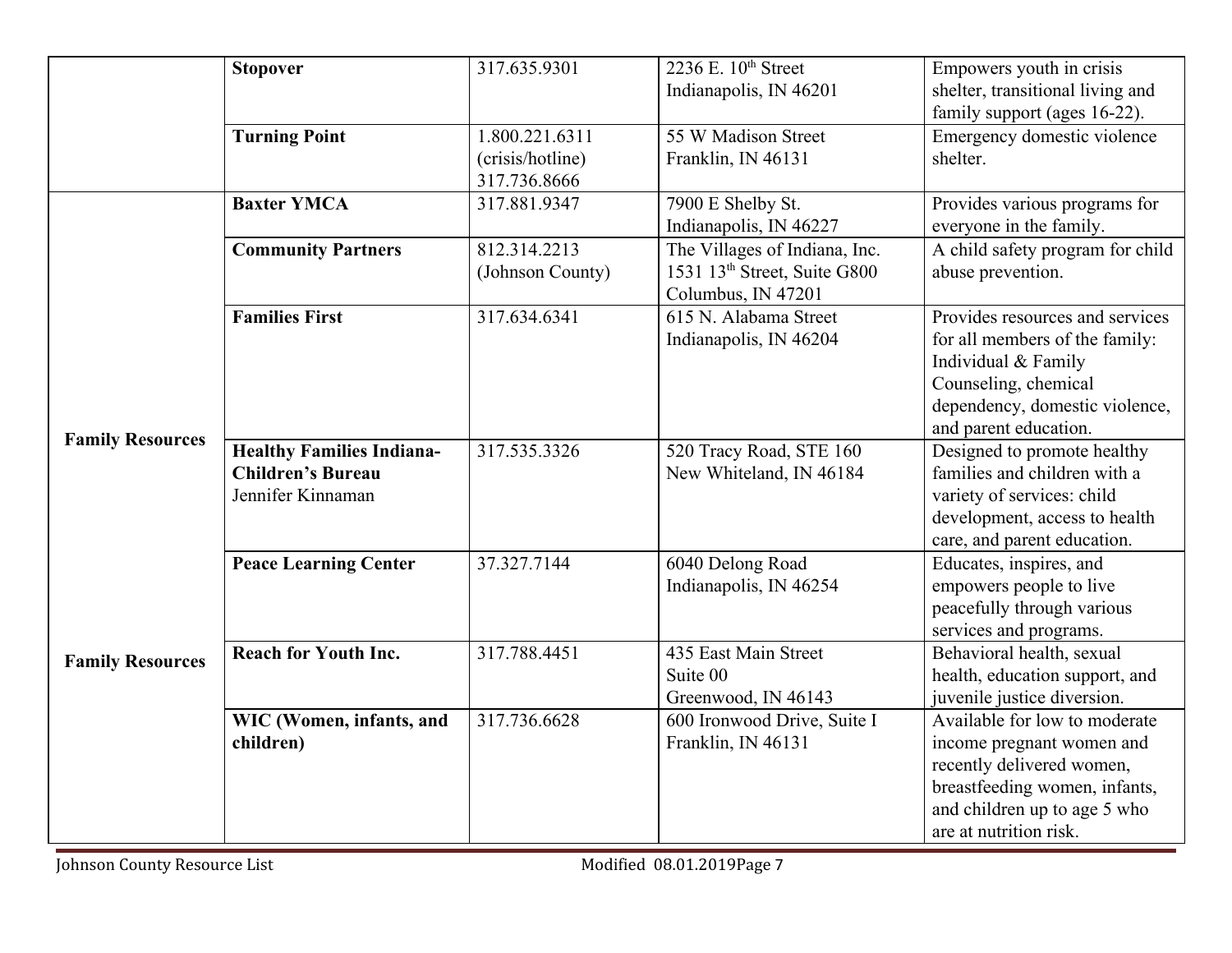| Agency                                              | <b>Phone Number</b> | <b>Address</b>                                                     | <b>Other Information</b>                                                                                                                                                                                                                                                                                             |
|-----------------------------------------------------|---------------------|--------------------------------------------------------------------|----------------------------------------------------------------------------------------------------------------------------------------------------------------------------------------------------------------------------------------------------------------------------------------------------------------------|
| <b>ARC</b> of Indiana                               | 317.977.2375        | 107 N Pennsylvania St.<br>Suite 800<br>Indianapolis, IN 46204      | Committed to all people with intellectual and<br>developmental disabilities realizing their goals of<br>learning, living, working, and fully participating in<br>the community.                                                                                                                                      |
| <b>Applied Behavior Center for</b><br><b>Autism</b> | 317.849.5437        | 7901 88 <sup>th</sup> Street East<br>Indianapolis, IN 46278        | Helps families through child's diagnosis of autism<br>from diagnosis to interventions to general advice.                                                                                                                                                                                                             |
| <b>Bierman Autism Center</b>                        | 317.815.5501        | 301 Satori Parkway, Suite 150<br>Avon, IN 46123                    | Offers ABA, occupational, speech, and physical<br>therapy for children (age 1-13) with Autism<br>Spectrum Disorders.                                                                                                                                                                                                 |
| <b>Children's Resource Group</b>                    | 317.579.9111        | 9106 N Meridian Street<br><b>Ste 100</b><br>Indianapolis, IN 46206 | Testing and evaluation, medication management,<br>individual and family therapy, speech and language<br>services, career assessments, social skills, support /<br>educational groups, strategy instruction, college<br>search/transition services, assistive technology<br>services, life coaching, women's services |
| <b>Damar Services</b>                               | 317.856.5201        | 6067 Decatur Blvd.<br>Indianapolis, IN 46241                       | Works with children, youth, and adults with special<br>needs such as autism and behavioral, physical, or<br>mental health disabilities. ABA therapy available.                                                                                                                                                       |
| <b>Easter Seals Crossroads</b>                      | 317.466.1000        | 4740 Kingsway Drive<br>Indianapolis, IN 46205                      | Works with children and adults with disabilities and<br>special needs and their families through a variety of<br>programs.                                                                                                                                                                                           |
| <b>First Steps, Bureau of Child</b><br>Development  | 800.545.7763        | 402 West Washington St.<br>Room W386, MS02                         | Family-centered, focused on early intervention<br>services (age 0-3) for children or youth with<br>disabilities or who are developmentally vulnerable.                                                                                                                                                               |
| <b>Gateway Services</b>                             | 317.738.5500        | 3500 North Morton Street<br>Franklin, IN 46131                     | Providing quality services to individuals with<br>disabilities in Johnson County and surrounding<br>counties.                                                                                                                                                                                                        |
| <b>Job Accommodation Network</b>                    | 800.526.72.34       |                                                                    | Source of free, expert, and confidential guidance on<br>workplace accommodations and disability<br>employment issues.                                                                                                                                                                                                |

# **Disabilities and Special Needs**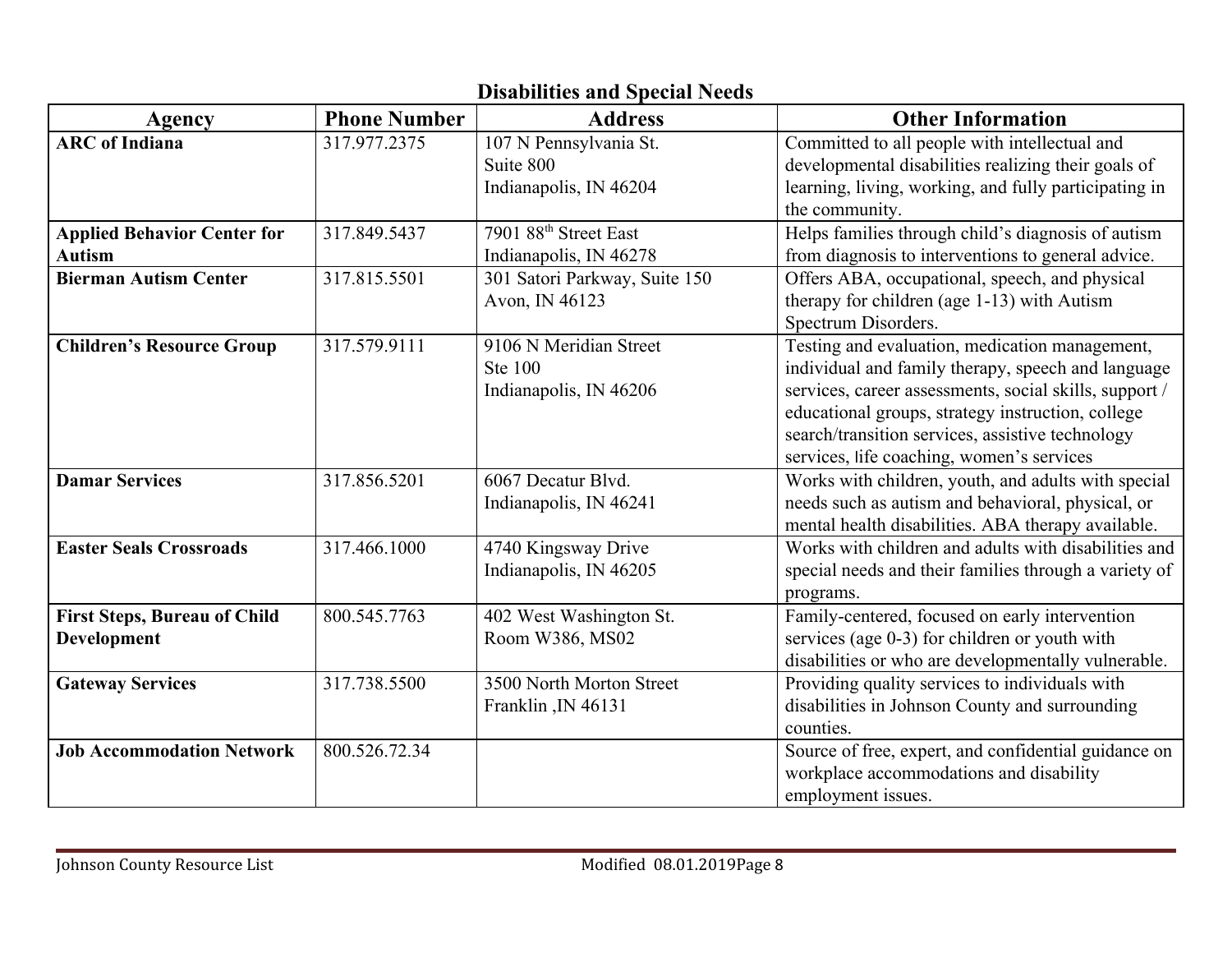| <b>Johnson County Autism</b>          | (email)                | Mt. Auburn United Methodist Church | Parent support group, resources, children are         |
|---------------------------------------|------------------------|------------------------------------|-------------------------------------------------------|
| <b>Support Group</b>                  | $i$ casg@ $i$ casg.org | 3100 Stones Crossing               | welcome to attend, and daycare is provided for        |
|                                       |                        | Greenwood, IN 46143                | younger children.                                     |
| <b>Indiana Parent Information</b>     | 317.257.8683           | Indianapolis, IN 46205             | Organization for parents and professionals to help    |
| <b>Network</b>                        | 800.964.4746           |                                    | support families who have children with special       |
|                                       |                        |                                    | needs by providing information, peer support, and     |
|                                       |                        |                                    | education.                                            |
| <b>Little Star Center</b>             | 317.249.2242           | 12726 Hamilton Crossing Boulevard  | Provides a structured, sensory-friendly facility      |
|                                       |                        | Carmel, IN 46032                   | where children with autism receive individualized     |
|                                       |                        |                                    | therapeutic intervention based on Applied Behavior    |
|                                       |                        |                                    | Analysis (ABA). Therapy is conducted in an            |
|                                       |                        |                                    | atmosphere that allows children, therapists, and      |
|                                       |                        |                                    | families to interact, support each other, and receive |
|                                       |                        |                                    | ongoing training.                                     |
|                                       |                        |                                    |                                                       |
| <b>Noble of Indiana</b>               | 317.375.2700           | 7701 E 21st                        | Expand opportunities and enhance the quality of       |
|                                       |                        | Indianapolis, IN 46219             | life for people with disabilities and their families  |
|                                       |                        |                                    | through individualized services.                      |
| <b>Riley Hospital for Children at</b> | 317.944.8162           | 705 Riley Hospital Drive           | Provides psychiatric evaluation, counseling, and      |
| <b>Indiana University Health</b>      |                        | Indianapolis, IN 46202             | therapy for children and adolescents with various     |
|                                       |                        |                                    | physical and mental disabilities.                     |
| <b>Social Security Administration</b> | 800.772.1213           |                                    |                                                       |
| <b>Very Special Arts</b>              | 317.974.4123           | 1505 Delaware St.                  | Transform the lives of people with disabilities       |
|                                       |                        | Indianapolis, IN 46202             | through the creation of art.                          |
| <b>Vocational Rehabilitation</b>      | 317.466.2013           | 4740 Kingsway Drive                | Provides quality individualized services to enhance   |
|                                       | 888.466.1314           | Indianapolis, IN 46205             | and support people with disabilities to prepare for,  |
|                                       |                        |                                    | obtain, and retain employment.                        |

| Agency                                 | <b>Phone Number</b> | <b>Address</b>                     |
|----------------------------------------|---------------------|------------------------------------|
| <b>Child Support Enforcements</b>      | 317.233.5437        | 402 West Washington Street Rm W360 |
|                                        |                     | Indianapolis, IN 46204             |
| <b>Child Support Recovery Services</b> | .800.607.5437       | <b>CSRS</b>                        |
|                                        |                     | PO Box 547                         |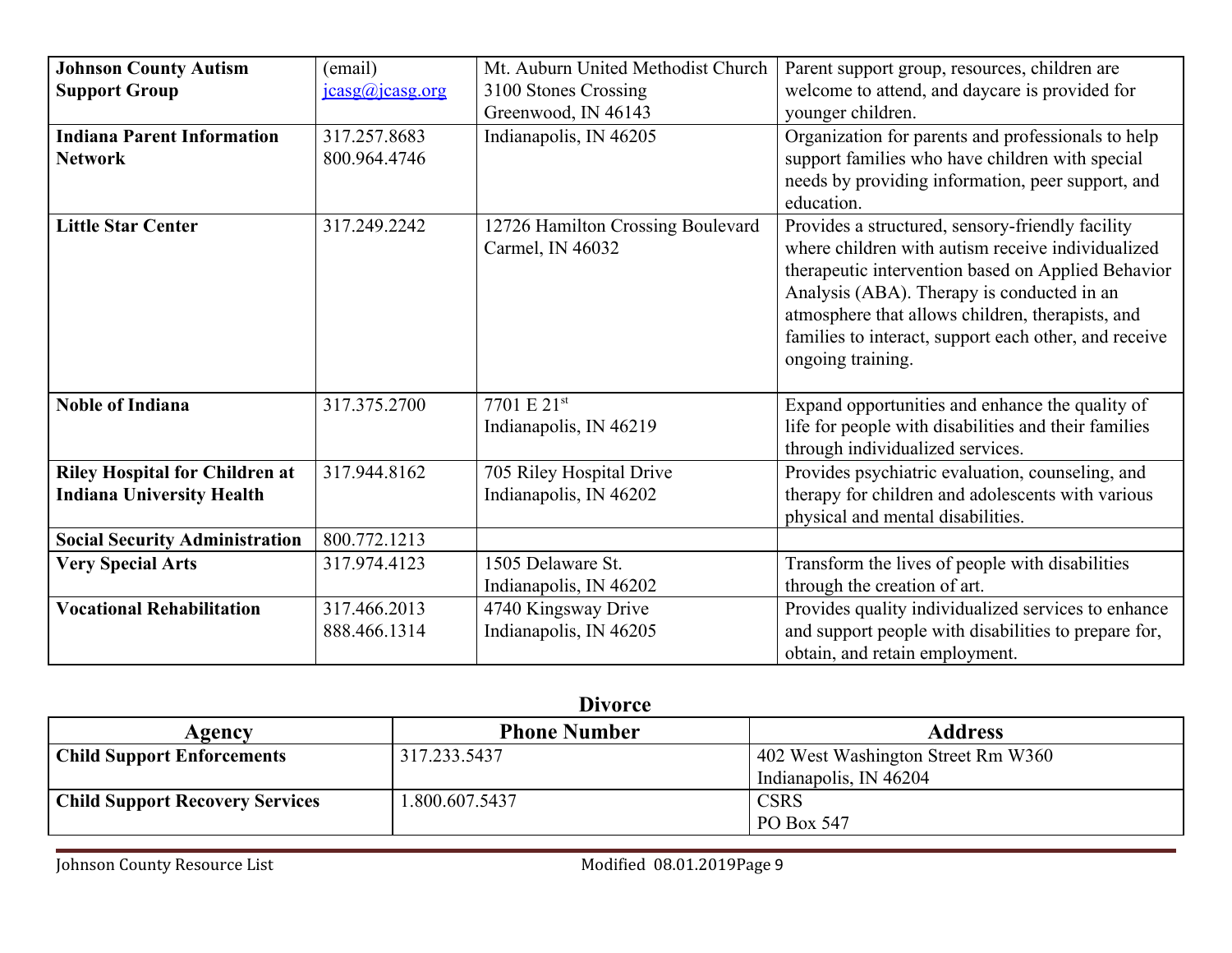|                                  |              | Elkhart, IN $46515$      |
|----------------------------------|--------------|--------------------------|
| <b>Child Support Payment</b>     | 317.233.5437 |                          |
| <b>Johnson County Prosecutor</b> | 317.346.4525 | l Caisson Dr.            |
|                                  |              | Franklin, IN 46131       |
| <b>Youth Connections</b>         | 317.738.3273 | 550 E Jefferson St. #203 |
|                                  |              | Franklin, IN 4613        |

## **Employment Services**

| Agency                                                                                            | <b>Phone Number</b> | <b>Address</b>                                                         | <b>Other Information</b>                                                                                                                                                                                    |
|---------------------------------------------------------------------------------------------------|---------------------|------------------------------------------------------------------------|-------------------------------------------------------------------------------------------------------------------------------------------------------------------------------------------------------------|
| <b>Business and Professional Exchange</b>                                                         | 317.731.2734        | <b>Greenwood City Building</b><br>2 N. Madison Street<br>Greenwood, IN | Available Wednesday 8:00 am to 9:30<br>am. Other times and dates available in<br>different locations. Contact<br>Indy.South.BPE@gmail.com                                                                   |
| <b>Department of Workforce</b><br><b>Development</b>                                              | 1.800.891.6499      |                                                                        | Numerous services to assist those in<br>search of a job.                                                                                                                                                    |
| <b>Goodwill Industries</b>                                                                        | 317.524.4313        |                                                                        | Helps those with disabilities, criminal<br>history, low education level or other<br>barrier with many aspects of the job<br>searching process such as training,<br>financial literacy, resume writing, etc. |
| <b>IMPACT</b> (Indiana Manpower and<br><b>Comprehensive Training) of</b><br><b>Johnson County</b> | 1.800.403.0864      | 701 W Madison St., Ste. E<br>Franklin, IN 4631                         | Services are a component of Indiana's<br>Welfare-to-Work program. It is a<br>critical element of Indiana's welfare<br>imitative which places an increasing<br>emphasis on individuals securing a job.       |
| <b>Work One</b>                                                                                   | 317.736.553         | 97 N. Lovers Ln.<br>Franklin, IN 46131                                 | Help find new or better job, choose a<br>career, access training, or get the<br>information needed to succeed in<br>today's job market.                                                                     |

|        |      | , (for<br>Groups   | Teens   |                          |
|--------|------|--------------------|---------|--------------------------|
| Agency | roup | Phone.<br>: Number | Address | <b>Other Information</b> |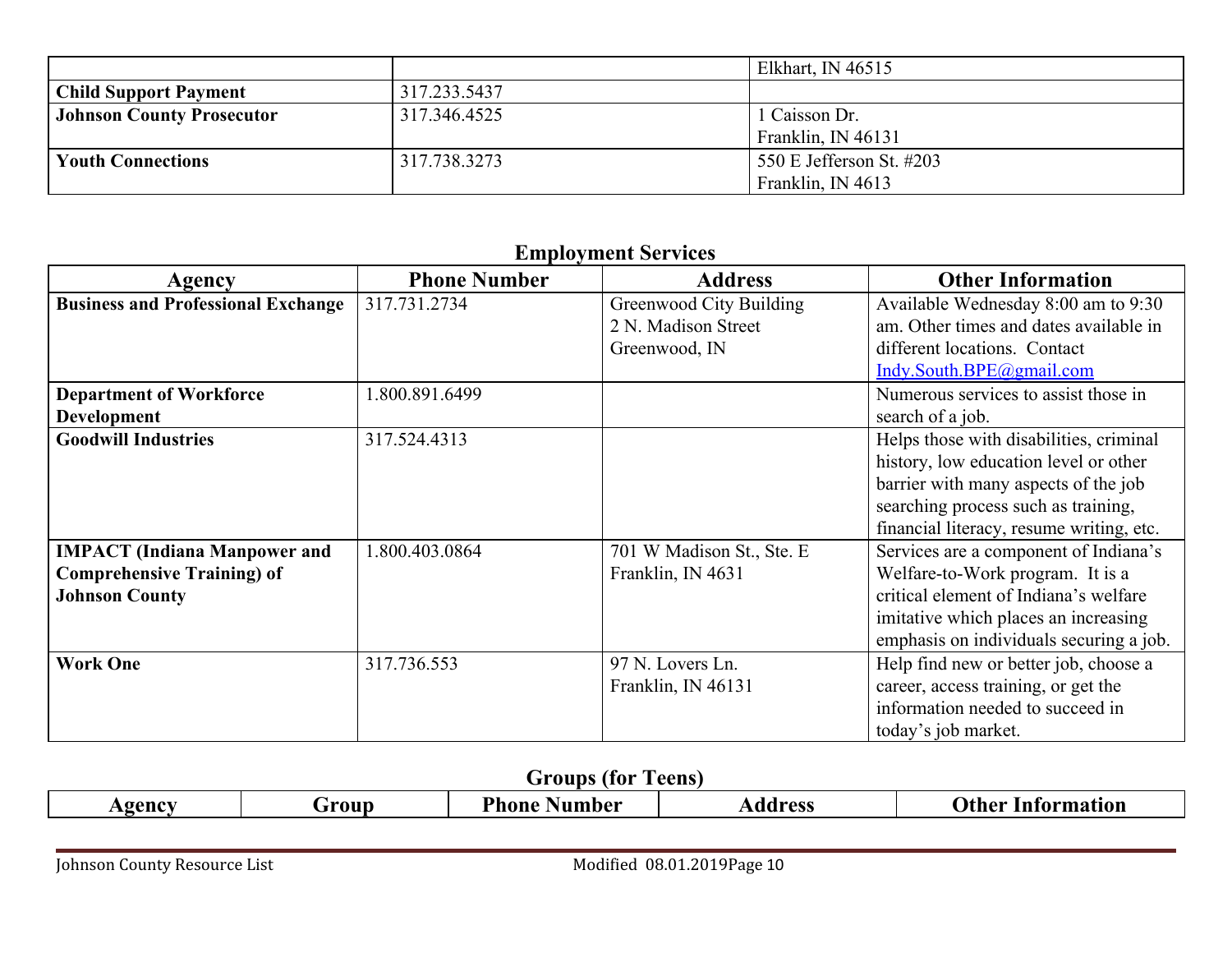| <b>Children's Resource</b><br>Group        | Many groups,<br>depending on time of<br>year                          | 317.575.9111                 | 9160 N. Meridian, Ste. 100<br>Indianapolis, IN 46260                   | Offer various groups throughout the<br>year. Visit their website<br>(childrens resort comp.com) for<br>more information.                                                                                                                                             |
|--------------------------------------------|-----------------------------------------------------------------------|------------------------------|------------------------------------------------------------------------|----------------------------------------------------------------------------------------------------------------------------------------------------------------------------------------------------------------------------------------------------------------------|
| <b>Johnson Memorial</b><br><b>Hospital</b> | <b>Diabetes Support</b><br><b>I Can Cope Cancer</b><br><b>Support</b> | 317.346.3846<br>317.736.3346 | 1125 W Jefferson St.<br>Franklin, IN 46131                             | If you or a family member have had<br>diabetes for a while or are just<br>recently diagnosed, this group gives<br>information and support for all.<br>A support group for families and<br>people facing cancer. Third<br>Thursday of each month from<br>5:00-7:00 PM |
| <b>Reach for Youth</b>                     | <b>Anger Management</b>                                               | 317.788.4451                 | Greenwood Office<br>435 E. main Str., Suite 100<br>Greenwood, IN 46143 | 6 week group with education and<br>learning skills on how to deal with<br>anger for ages 8-17                                                                                                                                                                        |

### **Hispanic Services**

| Agency                      | <b>Phone Number</b> | <b>Address</b>                  | <b>Other Information</b>                                                |
|-----------------------------|---------------------|---------------------------------|-------------------------------------------------------------------------|
| <b>Esperanza Ministries</b> | 317.881.4673        | 622 N. Madison Ave.             | Empowers individuals to live healthier lifestyle choices. Through the   |
|                             |                     | Greenwood, IN 46142             | Spirit of Jesus Christ, the offer healing and hope to the multicultural |
|                             |                     |                                 | community of the greater Johnson County.                                |
| La Plaza                    | 317.890.3292        | 8902 E. 38 <sup>th</sup> Street | They aim to strengthen Central Indiana by advocating and preparing      |
|                             |                     | Indianapolis, IN 46226          | Latino students for educational success. They also connect families     |
|                             |                     |                                 | to health and social services.                                          |

### **Legal Services**

| Agency                                         | <b>Phone Number</b> | <b>Address</b>                                                                                            | <b>Other Information</b>                                                              |
|------------------------------------------------|---------------------|-----------------------------------------------------------------------------------------------------------|---------------------------------------------------------------------------------------|
| <b>Johnson County Legal Aid</b>   317.736.6131 |                     | Greenwood Public Library<br>$(2nd$ and 4 <sup>th</sup> Tuesdays at 10:00 AM)<br>Johnson County Courthouse | Services: No custody, probate, small claims, benefit<br>I appeals, or criminal issues |
|                                                |                     |                                                                                                           |                                                                                       |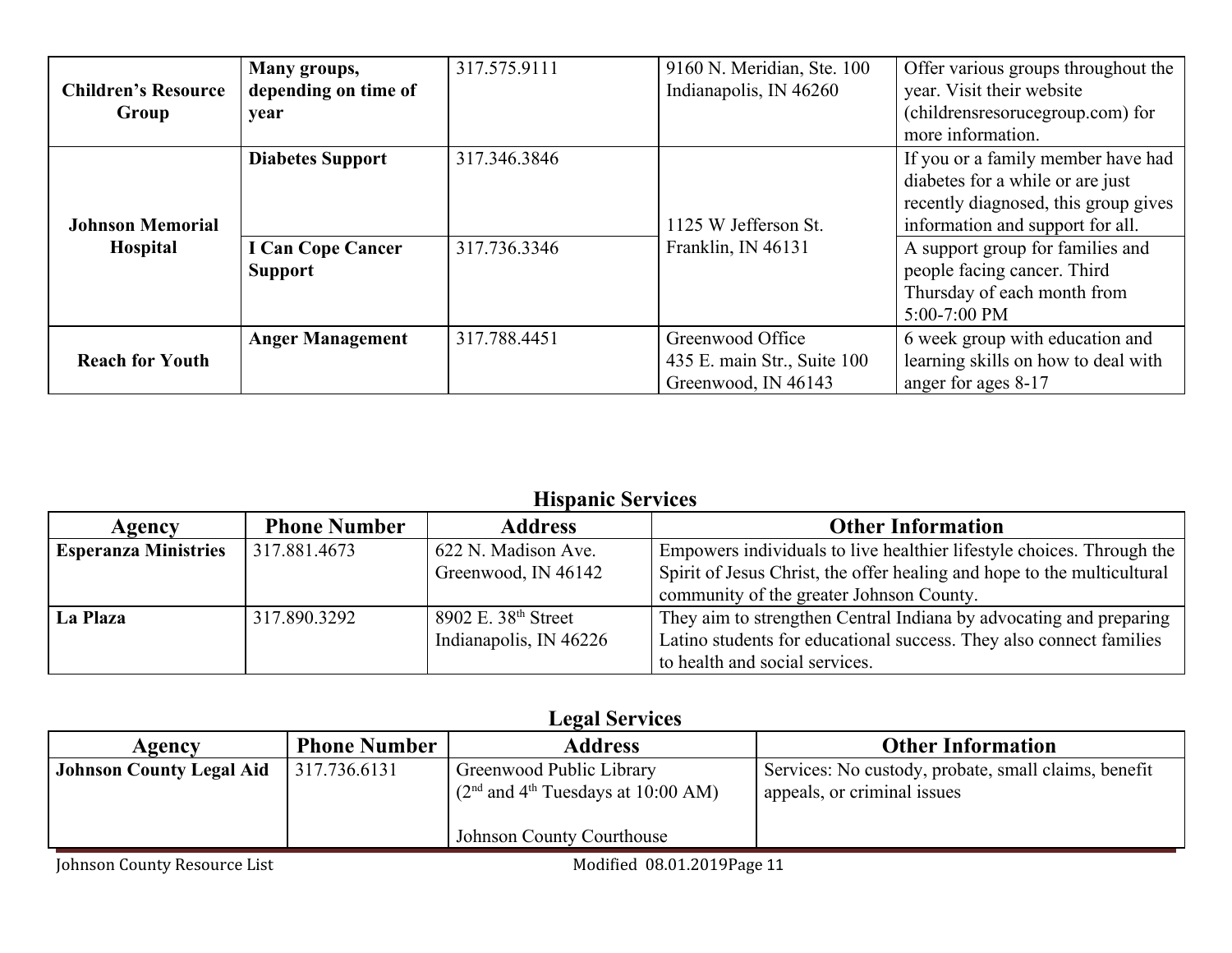|                        |              | $(3rd Wednesday at 12:00 AM)$     |                                                        |
|------------------------|--------------|-----------------------------------|--------------------------------------------------------|
| Indianapolis Legal Aid | 317.635.9538 | <sup>1</sup> 615 Alabama St. #122 | Women, children, elderly, family services, bankruptcy. |
|                        |              | Indianapolis, IN 46204            | I housing, property, debt, etc. Johnson County Served. |

|  |  | <b>License Branches &amp; Government Agencies</b> |
|--|--|---------------------------------------------------|
|--|--|---------------------------------------------------|

| Agency                                    | <b>Phone Number</b> | $\sim$<br><b>Address</b>    |                    |
|-------------------------------------------|---------------------|-----------------------------|--------------------|
| <b>County Court House</b>                 | 317.736.5000        | 86 West Court Street        |                    |
|                                           |                     | Courthouse Annex Building   |                    |
|                                           |                     | Franklin, IN 4613           |                    |
| <b>Franklin License Branch</b>            | 317.736.7332        | 1053 W Jefferson St.        |                    |
|                                           |                     | Franklin, IN 46131          |                    |
| Greenwood                                 | 317.881.2183        | 349 S Washington St.        |                    |
|                                           |                     | Greenwood, IN 46143         |                    |
| <b>Johnson County Prosecutor's office</b> | 317.346.4525        | 1 Caisson Dr.               |                    |
|                                           |                     | Franklin, IN 46131          |                    |
| <b>Social Security Administration</b>     | 800.772.1213        | 575 N Pennsylvania St. #685 | 2525 Arnold St.    |
|                                           |                     | Indianapolis, IN 46204      | Columbus, IN 47203 |

|                                   |                     | <b>Parenting</b>                               |                                                                                                                                               |
|-----------------------------------|---------------------|------------------------------------------------|-----------------------------------------------------------------------------------------------------------------------------------------------|
| Agency                            | <b>Phone Number</b> | <b>Address</b>                                 | <b>Other Information</b>                                                                                                                      |
| <b>Fathers and Families</b>       | 317.921.5935        | 2835 N. Illinois St.<br>Indianapolis, IN 46208 | It is an agency that helps fathers achieve<br>self-sufficiency and in strengthening<br>families. They offer various services and<br>programs. |
| <b>Children's Bureau, Inc.</b>    | 317.535.3326        | 520 Tracy Rd. #160<br>Whiteland, IN 46184      | ACT services and many other services<br>(prevention and intervention) for families<br>and parents.                                            |
| <b>Indiana Parent Stress Line</b> | 800.244.5373        |                                                | Helps parents who are having difficulties<br>find resources and services.                                                                     |

# **Parks and Recreation**

| <b>D</b> <sup>L</sup><br>AAN AJ<br>IA PACC<br>.<br>Aumber -<br>7none<br>ັບປະຕິ |
|--------------------------------------------------------------------------------|
|--------------------------------------------------------------------------------|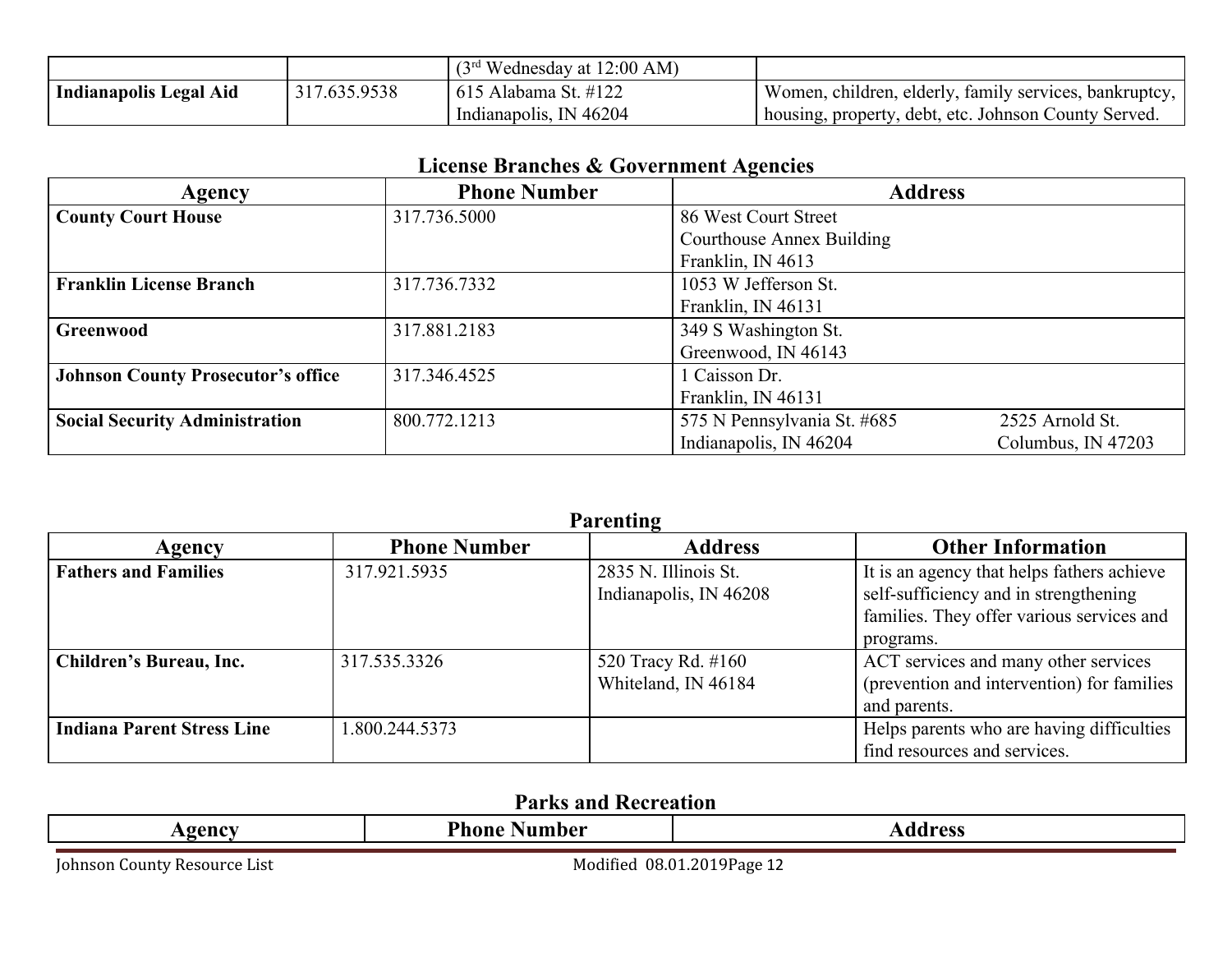| <b>Franklin Parks Department</b>      | 317.736.3689 | 396 Branigin Blvd.         |                     |
|---------------------------------------|--------------|----------------------------|---------------------|
|                                       |              | Franklin, IN 46131         |                     |
| <b>Greenwood Parks Department</b>     | 317.881.4545 | Greenwood Community Center | Northeast Park      |
|                                       |              | 100 Surina Way             | 100 Crestview Dr.   |
|                                       |              | Greenwood, IN 46143        | Greenwood, IN 46143 |
| <b>New Whiteland Parks Department</b> | 317.535.5581 | 401 Mooreland Dr.          |                     |
|                                       |              | New Whiteland, IN 46184    |                     |

#### **Substance Abuse & Addiction**

| Agency                      | <b>Phone Number</b> | <b>Address</b>                          | <b>Other Information</b>                  |
|-----------------------------|---------------------|-----------------------------------------|-------------------------------------------|
| 24 Group                    | 317.331.5949        | 11715 Fox Road                          | Offer substance abuse support and         |
|                             |                     | Suite 400-131                           | advocacy. Provide education and           |
|                             |                     | Indianapolis, IN 46236                  | recovery support for adolescence and      |
|                             |                     |                                         | youth adults.                             |
| <b>A New Day</b>            | 317.884.5075        | 3209 W Smith Valley Rd. #226            | PRIME classes, counseling sessions, urine |
|                             |                     | Greenwood, IN 4642                      | drug screens.                             |
| <b>Al-Anon/Alateen</b>      | 317.257.2693        | Indianapolis Information Services & LDC | Find local Al-Anon and Alateen meetings   |
|                             |                     | 4627 Carvel Avenue                      |                                           |
|                             |                     | Indianapolis, IN 46205                  |                                           |
|                             |                     |                                         |                                           |
| <b>Alcoholics Anonymous</b> | 317.632.7864        | 1915 W 18th Str.                        | Visit www.indyaa.org for more             |
|                             |                     | Indianapolis, IN 46202                  | information.                              |
| <b>Community South</b>      | 317.887.7000        | 1402 E County Line Road                 | Addiction and chemical dependency         |
|                             |                     | Indianapolis, IN 46227                  | program.                                  |
| <b>Creative Counseling</b>  | 317.738.0515        | 550 E Jefferson St. #206                | Offering OPI, OPII, IOP, assessments,     |
|                             |                     | Franklin, IN 46131                      | individual counseling, and educational    |
|                             |                     |                                         | groups. Sliding scale fee.                |
| <b>Emberwood Center</b>     | 317.536.7100        | 1431 N. Delaware St.                    | Offers services including positive youth  |
|                             |                     | Indianapolis, IN 46202                  | development, prevention outpatient,       |
|                             |                     |                                         | intensive outpatient programing, and      |
|                             |                     |                                         | adolescent IOP program.                   |
| <b>Fairbanks</b>            | 317.849.8222        | 802 Clearvista Parkway                  | Services include: Detox, rehab, PRIME     |
|                             |                     | Indianapolis, IN 46256                  | for Life Program, tobacco cessation, IOP, |
|                             |                     |                                         | and recovery management.                  |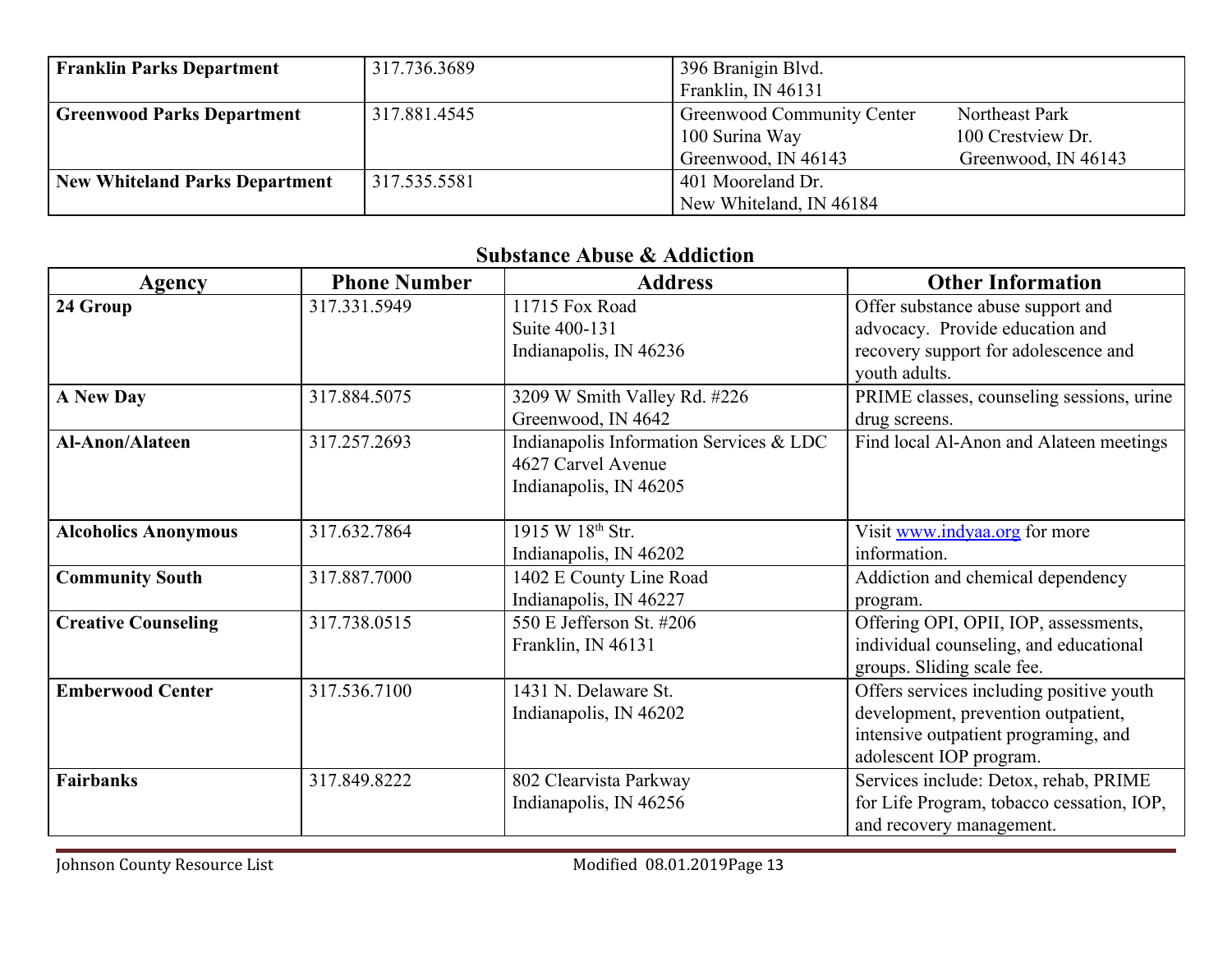| <b>Indy Interventions</b>        | 317.885.8296   | 500 Polk Manor Dr.                   | Outpatient substance abuse treatment, for |
|----------------------------------|----------------|--------------------------------------|-------------------------------------------|
|                                  |                | Greenwood, IN 46143                  | adults only.                              |
| <b>Kenosis</b>                   | 317.865.1674   | 678 Fry Road                         | Addictions counseling                     |
|                                  |                | Greenwood, IN 46142                  |                                           |
| <b>Life Recovery Center</b>      | 317.887.3290   | 8150 Madison Ave.                    | Services: Assessments, counseling,        |
|                                  |                | Indianapolis, IN 46227               | PRIME for Life Program, support groups,   |
|                                  |                |                                      | and urine drug and breathalyzer testing.  |
| <b>Midtown Mental Health</b>     | 317.887.3290   | 371 North Meridian Street            | Services: Detox and substance abuse       |
|                                  |                | Indianapolis, IN 46208               | treatment                                 |
| <b>Narcotics Anonymous</b>       | 317.875.5459   | Central Indiana A.S.C.               | Visit www.naindiana.org for more          |
|                                  |                | P.O. Box 1011                        | information about local support groups.   |
|                                  |                | Indianapolis, IN 46206               |                                           |
| <b>Reach for Youth</b>           | 317.788.4451   | 435 E. Main Street                   | Substance abuse treatment for youth and   |
|                                  |                | Greenwood, IN 46142                  | adolescents (including marijuana and      |
|                                  |                |                                      | alcohol). Sliding fee scale and insurance |
|                                  |                |                                      | used.                                     |
| <b>Riley Children's Hospital</b> | 317.944.8163   | <b>IU Health University Hospital</b> | Adolescent (10-18) dual diagnosis clinic, |
|                                  |                | 550 University Blvd.                 | and substance abuse therapy including     |
|                                  |                | Indianapolis, IN 46202               | Cognitive Behavioral Therapy (CBT).       |
| <b>Serenity Counseling</b>       | 317.883.4749   | 432 South Emerson Ave. Suite 100     | Substance abuse treatment. Outpatient     |
|                                  |                | Greenwood, IN 46143                  | classes.                                  |
|                                  |                |                                      |                                           |
| <b>St. Vincent Stress Center</b> | 317.338.4800   | 8401 Harcourt Road                   | Detox, PRIME for Life Program, Inpatient  |
|                                  |                | Indianapolis, IN 46260               | Dual Disorders, and IOP.                  |
| <b>Tara Treatment Center</b>     | 812.526.261    | 6231 South US 31                     | Substance abuse and addictions inpatient. |
|                                  | 1.800.397.9978 | Franklin, IN 46131                   |                                           |

## **Township Trustees**

● **Blue River-** Ray Walton 812.371.6981

● **Clark-** Neil Tisler 317.862.2550

Johnson County Resource List **Modified 08.01.2019Page 14** 

● **Franklin-** Lydia Wales 317.736.7511 ● **Hensley-** Beth Baird 317.738.3778

● **Needham-** Rita Lory 317.738.3778 ● **Ninevah-** Janet Renner 317.933.2820